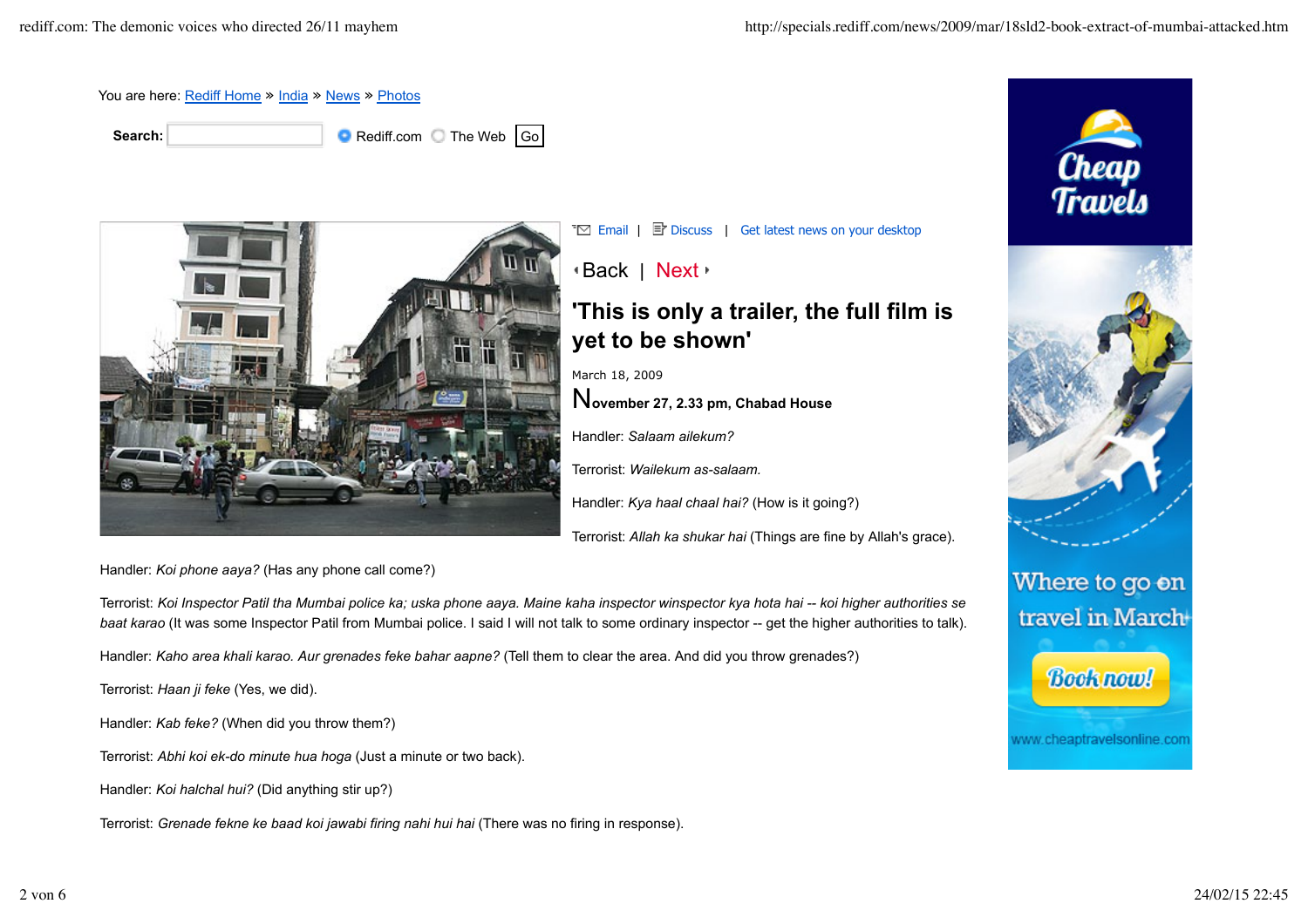Handler: *Kis taraf grenade feka hai?* (In what direction did you throw them?)

Terrorist: *Woh Merchant House ki taraf* (Towards Merchant House).

Handler: *Achha ab aap gun ki barrel bahar nikaal ke gali mein fire karein ek-do. Sirf barrel nikaalni hai, apna jism saamne nahi karna hai; neeche gali hai na open fire karein* (Now you push out the gun barrel and fire once or twice in the lane outside. Don't expose your body, only the barrel; there is an open lane below -- fire there).

Terrorist: *Haan open hai. Lekin hum daaye, baaye aur back mein fire kar sakte hain, front nazar nahi aa raha hai* (Yes, it is open. We can fire in the left, right, and back, but we cannot see anything in the front lane).

Handler: *Achha, to darwaza khula nahi abhi tak aapka?* (Ok, so you have still not opened your door?)

Terrorist: *Nahi abhi tak nahi khula* (No, not yet).

Handler: *Achha jo bhi bahar harkat karta hua banda nazar aaye na usko fire maaro. Apne aapko bachana hai; ek banda oopar chhat pe rakho, aur koi bhi movement nazar aaye to fire karo* (The moment you see someone doing something outside, open fire. And, you have to protect yourself; put a man on the rooftop, and the instant you see any movement, open fire).

Terrorist: *Achha yeh jo aurat hai agar iski hum khud media mein baat karaaye? Yeh khud media ko bataaye ki hamare saath yeh ho raha hai aur hamein bachaya jaye* (Ok, what if we get this woman to talk to the media herself? She will tell the media what is happening with her and that she needs to be saved). [The instructor in Pakistan stops to watch TV for a while.]

Handler: *Abhi aapne jo grenade feke hain usse media mein shor mach gaya hai* (The grenade you just threw has created a commotion in the media). [A third person now takes the phone.]

Handler: *Salaam ailekum.*

Terrorist: *Wailekum as-salaam.*

Handler: *Kaise ho bhaiya?* (How are you brother?)

Terrorist: *Allah ka shukar hai* (Things are fine by the grace of Allah).

Handler: *Jo baatein maine aapko batayi thi yaad hai na? Agar media waale poochhe kahan ke ho to kehna Hyderabad Deccan ka hoon; Hyderabad city ka hoon* (You remember all that I had told you? If the media asks where you are from, tell them you are from Hyderabad in the Deccan; that you are from the city of Hyderabad).

Terrorist: *Hyderabad.*

Handler: *Haan. Aur kehna Toli Chauki area ka hoon; aur kehna Mujahideen Deccan se mera talluk hai. Kis tanzeem se? Mujahideen Hyderabad Deccan. Aur woh pooche yeh sab kisliye kiya? Aap likh rahe hain na?* (Yes. And say you are from the Toli Chauki area; say you are associated with the Deccan Mujahideen. And if they ask why you did all this? are you writing all this down?)